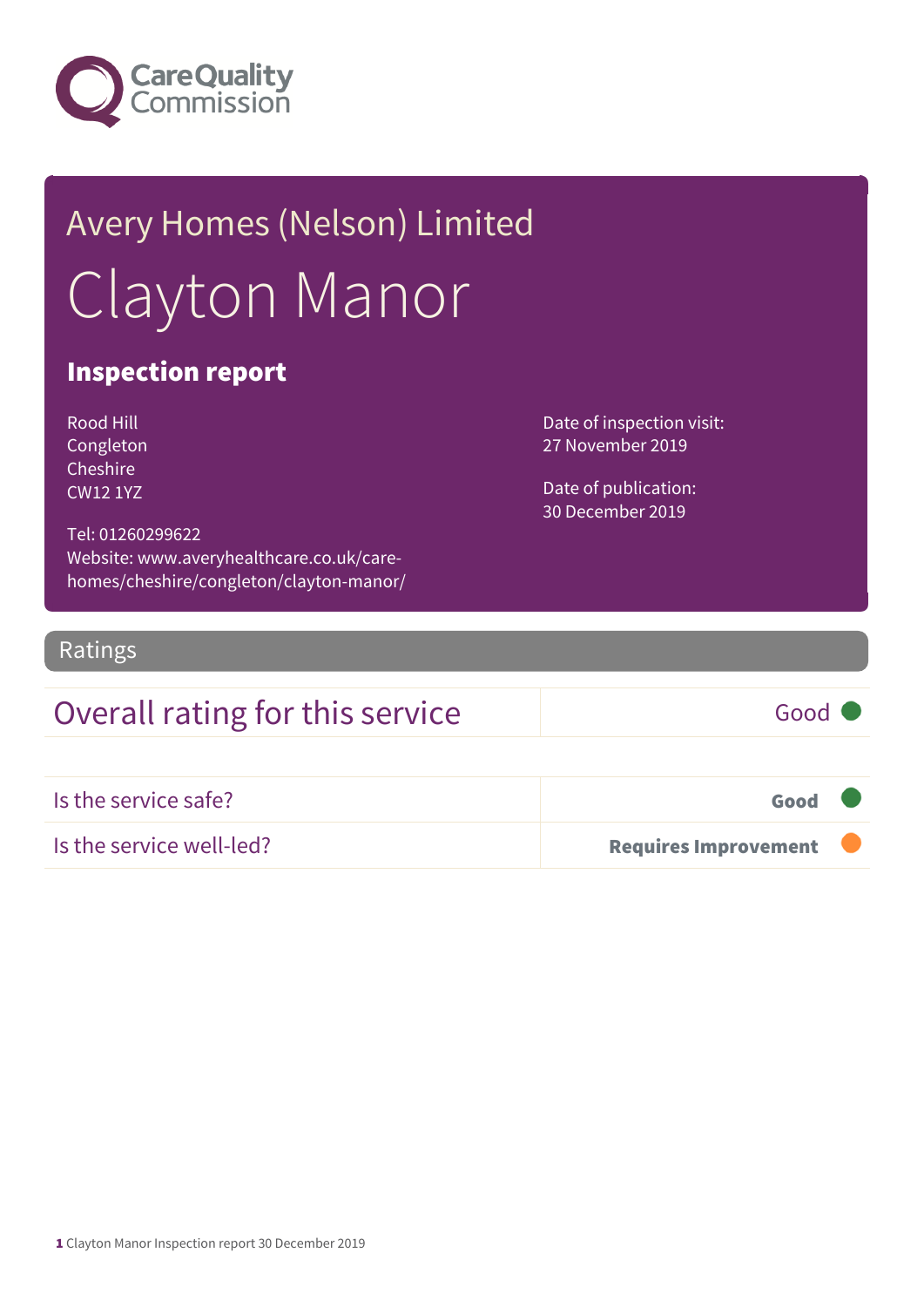## Summary of findings

### Overall summary

#### About the service

Clayton Manor is a residential care home providing personal and nursing care to 67 people at the time of the inspection. The service can support up to 75 people with different health and care needs. People are accommodated on different units across two floors in one building. One unit specialises in the care for people living with advanced dementia. This is the unit we visited during this focussed inspection.

#### People's experience of using this service and what we found

We found that some aspects of the safety of people's care could be improved, although people and relatives we spoke with told us the service provided safe care. We found that some aspects of risk management needed to be made more robust. We made a recommendation regarding this.

Service governance, including ensuring robust monitoring, record-keeping and implementing of lessons learned, needed to be improved to underpin a consistently safe, quality service. We made a recommendation regarding this. Following a few changes in service leadership, a new manager had been appointed and became registered with the Care Quality Commission shortly after our visit. As they had only recently started the new registered manager was still getting to know people, relatives and staff; however, those we spoke with praised the unit staff and leadership.

Those we spoke with told us that generally there were enough staff to keep people safe. The service had introduced an additional shift, based on their learning from incidents. The service still relied on agency workers, although their use had reduced. Staff and relatives confirmed that where possible the same agency workers were used, which promoted consistency. We highlighted to the registered manager the need to check whether agency staff had also been trained to deliver safe care for people living with dementia.

Regular meetings took place to keep people, relatives and staff up-to-date and involved in the service. We received positive feedback from those we spoke with about the service keeping them informed about their family members, as well as the service creating a homely, welcoming feel. Staff felt there was a positive team atmosphere.

People we spoke with felt safe living at Clayton Manor and in observations we saw people appeared relaxed around staff. One person said, "I am well looked after here, although I do not really need much looking after." Relatives we spoke with praised the way in which staff kept their family members safe, particularly at times of distress. A relative told us, "I cannot sing their praises loudly enough, somehow they always find a way to get through."

At our last inspection we found that people were supported to have maximum choice and control of their lives and staff supported them in the least restrictive way possible and in their best interests; the policies and systems in the service supported this practice. As this was a focussed inspection checking whether the service was safe and well-led, we did not revisit this particular aspect of care.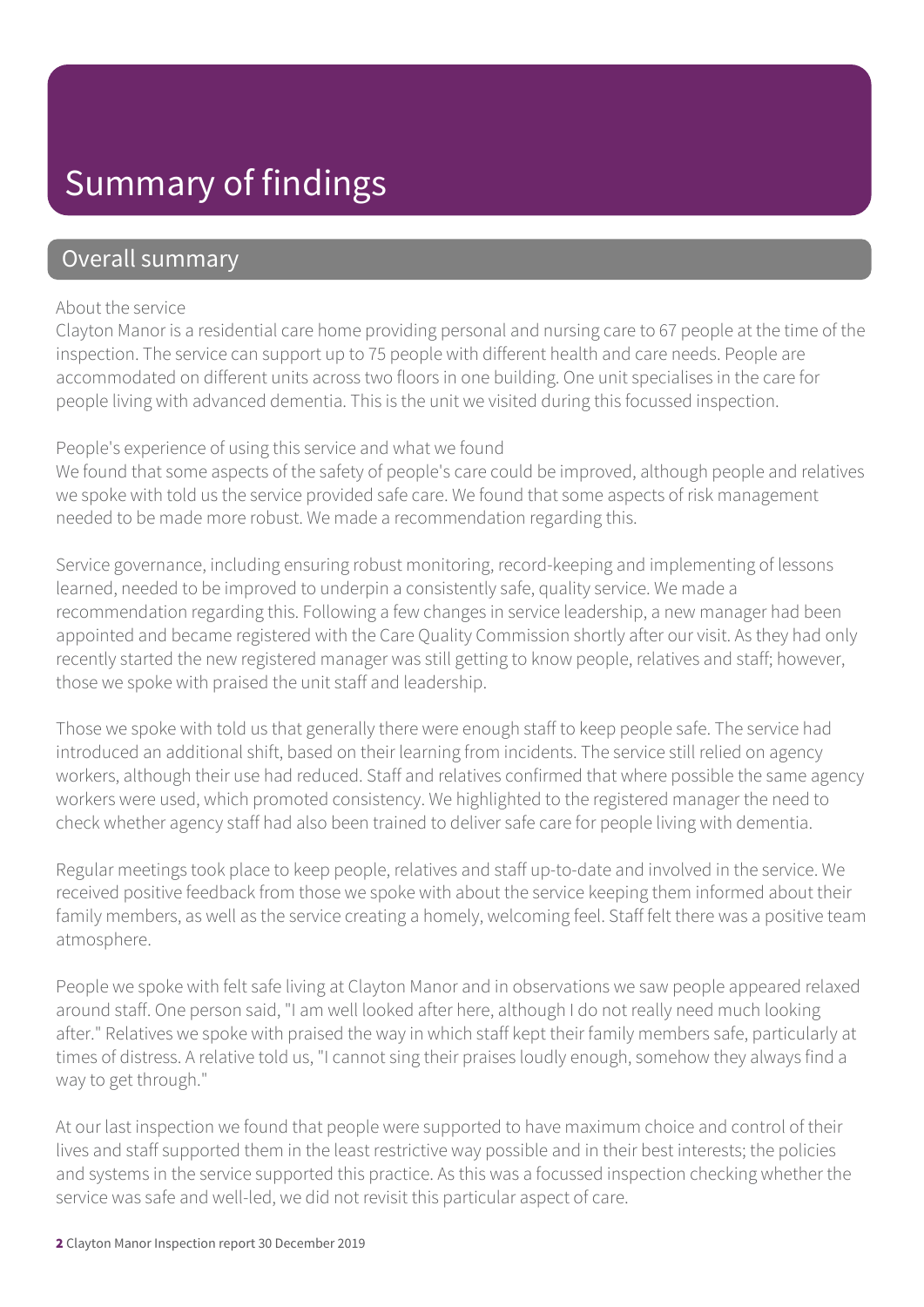For more details, please see the full report which is on the CQC website at www.cqc.org.uk

Rating at last inspection

The rating for the service following the last comprehensive inspection was good (published 24 July 2019).

#### Why we inspected

We received concerns in relation to the safety of people's care. As a result, we undertook a focused inspection to review the Key Questions of Safe and Well-led only. Meetings and investigations were ongoing in relation to concerns raised and our inspection looked at the wider themes within the service. We reviewed the information we held about the service. No areas of concern were identified in the other Key Questions. We therefore did not inspect them. Ratings from previous comprehensive inspections for those Key Questions were used in calculating the overall rating at this inspection.

The overall rating for the service has remained good, although there was a deterioration of the Key Question Well-led to requires improvement. This is based on the findings at this inspection.

We have found evidence that the provider needs to make improvements. Please see the recommendations we have made within the Safe section, as well as improvement needs identified within the Well-led section of this full report.

You can read the report from our last comprehensive inspection, by selecting the 'all reports' link for Clayton Manor on our website at www.cqc.org.uk.

#### Follow up

We will continue to monitor information we receive about the service until we return to visit as per our reinspection programme. If we receive any concerning information we may inspect sooner.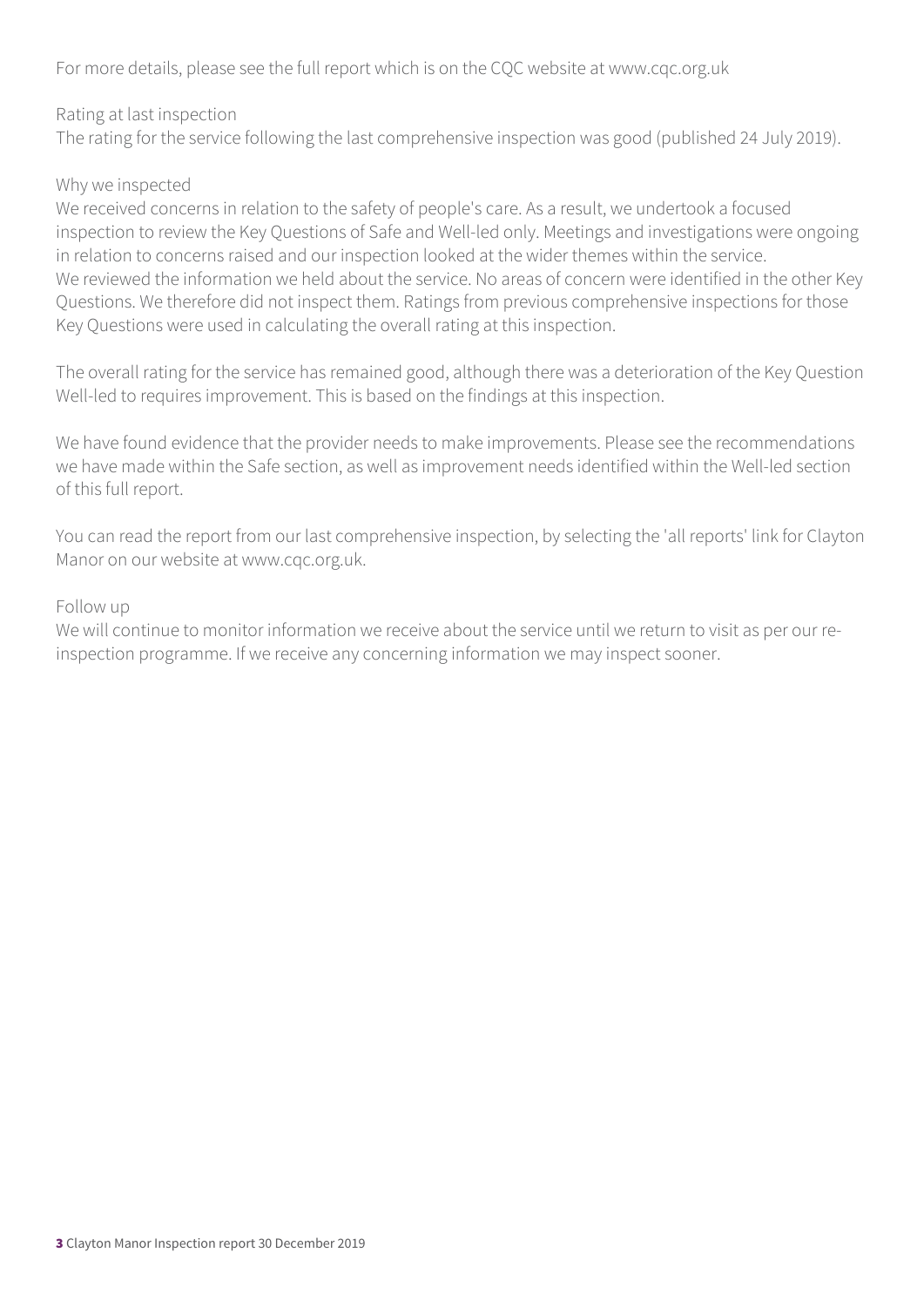### The five questions we ask about services and what we found

We always ask the following five questions of services.

| Is the service safe?                    | Good                 |
|-----------------------------------------|----------------------|
| The service was safe.                   |                      |
| Details are in our safe findings below. |                      |
|                                         |                      |
| Is the service well-led?                | Requires Improvement |
| The service was not always well-led.    |                      |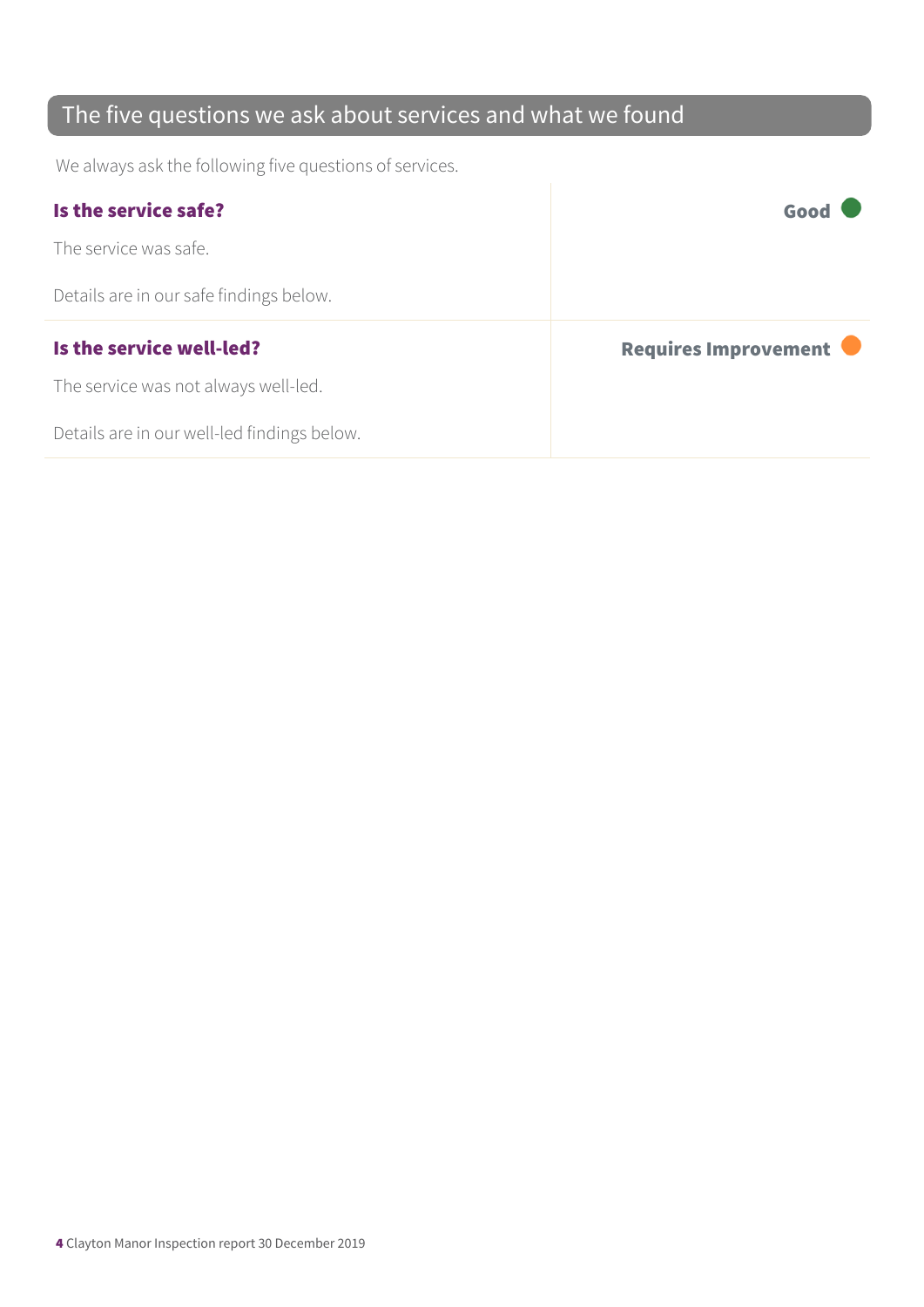

# Clayton Manor Detailed findings

## Background to this inspection

#### The inspection

We carried out this inspection under Section 60 of the Health and Social Care Act 2008 (the Act) as part of our regulatory functions. We checked whether the provider was meeting the legal requirements and regulations associated with the Act. We looked at the overall quality of the service and provided a rating for the service under the Care Act 2014.

Inspection team The inspection was carried out by one inspector.

#### Service and service type

Clayton Manor is a 'care home'. People in care homes receive accommodation and nursing or personal care as single package under one contractual agreement. CQC regulates both the premises and the care provided, and both were looked at during this inspection.

The service had a manager who became registered with the Care Quality Commission shortly after our visit. This means that they and the provider are legally responsible for how the service is run and for the quality and safety of the care provided.

Notice of inspection This inspection was unannounced.

#### What we did before inspection

We reviewed information we had received about the service since the last inspection. As this was a focussed inspection responding to concerns, the provider was not asked to complete a provider information return prior to this inspection. This is information we require providers to send us to give some key information about the service, what the service does well and improvements they plan to make. This information helps support our inspections. We used all of this information to plan our inspection.

#### During the inspection

For the purpose of this focussed inspection, we only visited the unit specialising in the care for people living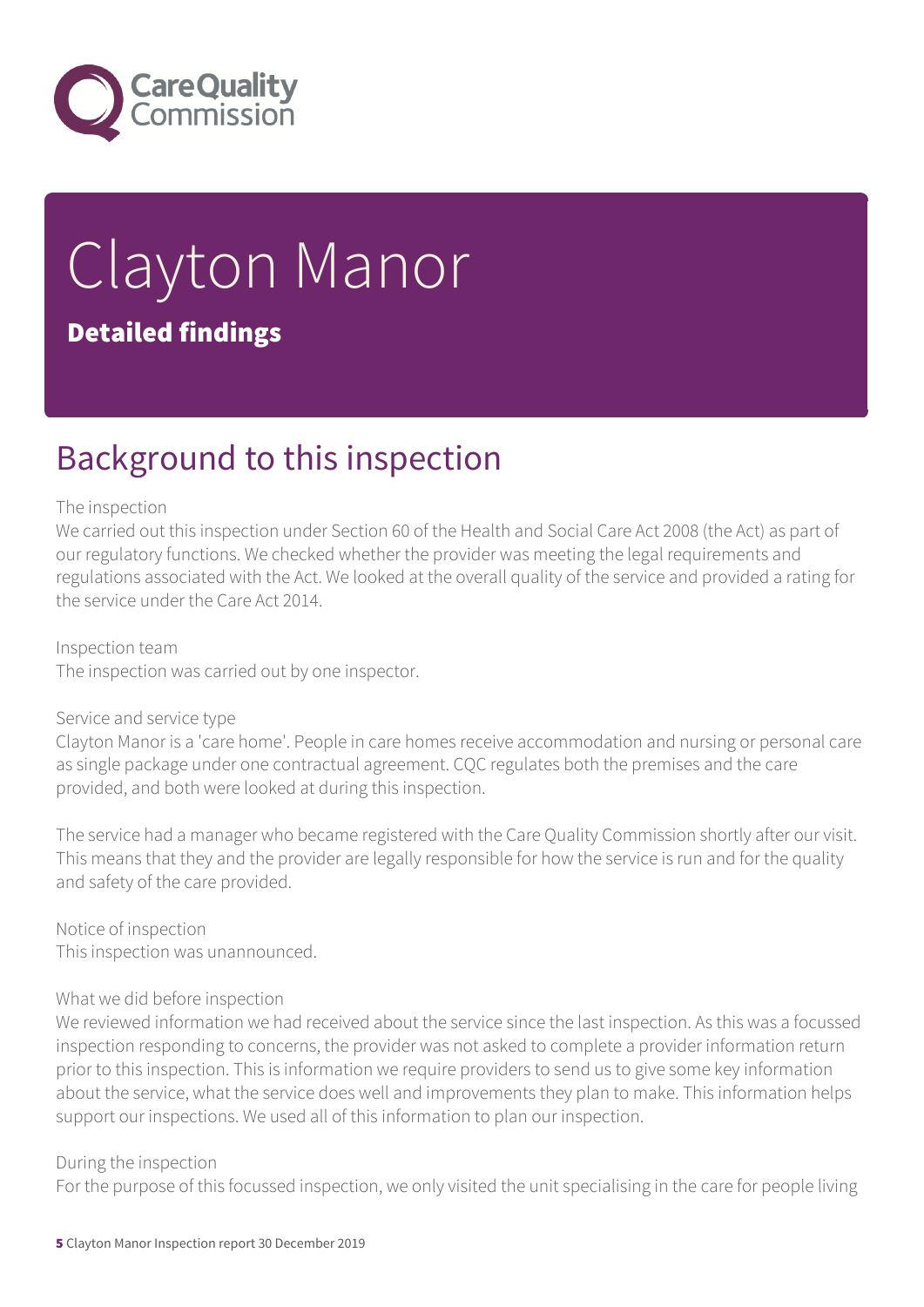with dementia. We spoke with seven people who used the service and four relatives about their experience of the care provided. We spoke with five members of staff including the registered manager, senior care workers, care workers and a member of the domestic staff. We completed two Short Observational Frameworks for Inspection (SOFI). SOFI is a way of observing care to help us understand the experience of people who could not talk with us.

We reviewed a range of records. This included five people's care records and multiple medication records. We looked at files in relation to staffing, including training to support safe care, weekly rosters, recruitment checks and agency worker information. A variety of records relating to the management of the service, including quality checks and safety procedures, monitoring forms and reports were viewed.

#### After the inspection

The registered manager sent us additional information, which included staff training, quality checks and meeting minutes.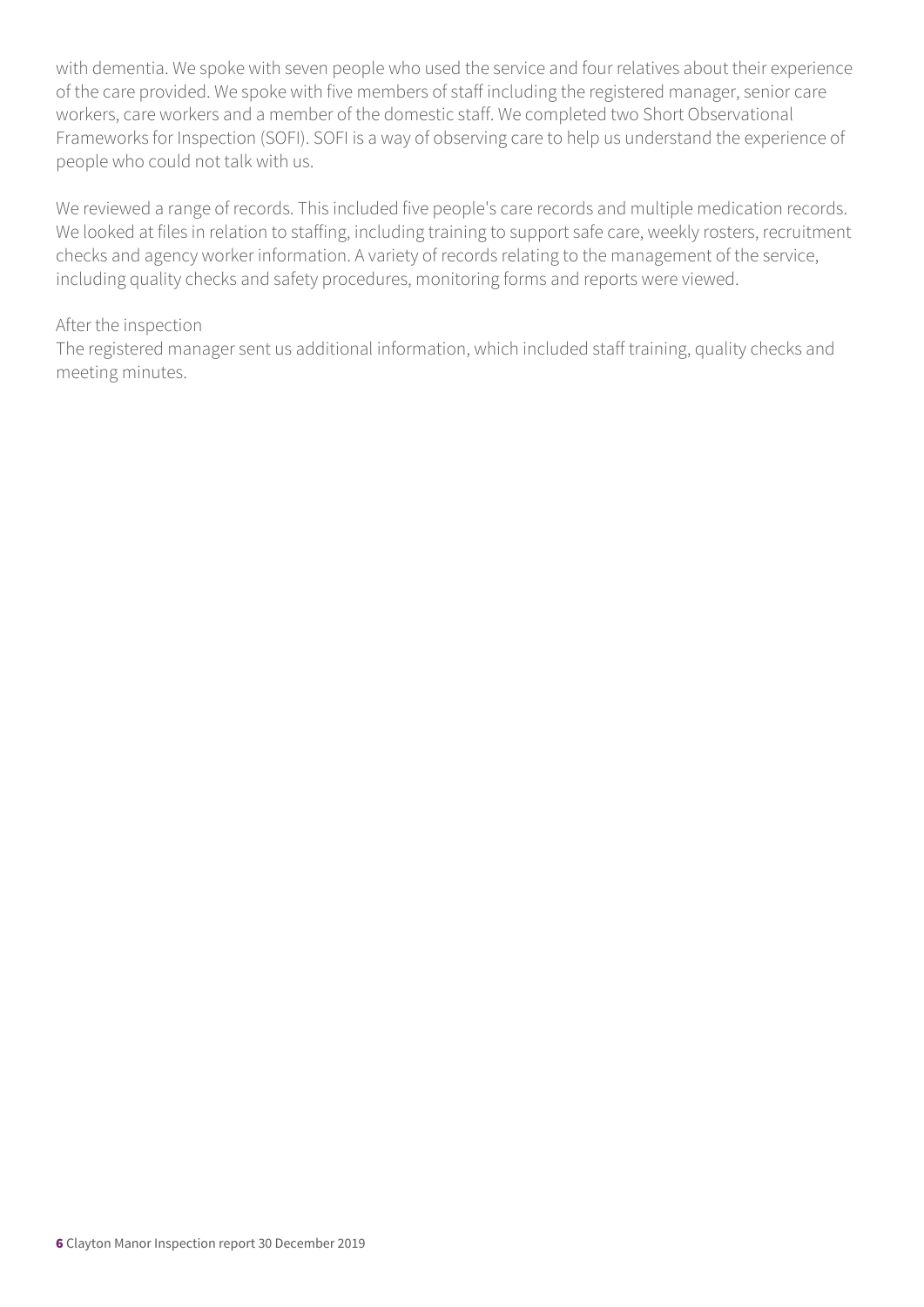### Is the service safe?

# Our findings

Safe – this means we looked for evidence that people were protected from abuse and avoidable harm.

At the last comprehensive inspection this key question was rated as good. At this inspection this key question has remained the same. This meant people were overall safe and protected from avoidable harm.

Systems and processes to safeguard people from the risk of abuse; Learning lessons when things go wrong; Assessing risk, safety monitoring and management

● Incidents and accidents were analysed and lessons to be learned identified. For example, an additional early evening shift had been introduced, based on when people were at greater risk of falls. However, we highlighted that at times there needed to be more robust overview of whether individual risk management strategies were consistently followed.

● Evidence of follow up and implementation of actions linked to lesson learned needed to be more robust. This included the consistent use of records in relation to incidents, observation and reflections.

We recommend the service review their processes regarding risk management and lessons learned, to ensure assessments provide clear explanations and guidance, incident reports are completed, and consistency of approaches is ensured.

- When we assessed whether the service was safe, we found some areas where improvements were needed. However, we considered these issues as part of record-keeping and governance; people told us they felt safe and we also received some very positive feedback from relatives we spoke with.
- One person commented that staff overall were fine and some were very good. They stated, "I am well looked after here, although I do not really need much looking after." When we observed interactions and support in communal areas, people appeared relaxed around staff.

● Relatives we spoke with gave us positive feedback regarding staff's knowledge and approaches to keep people safe. One relative said, "[Family member] has thrived there. They make each other giggle, they have built up good relationships. They have worked with me and the mental health team and tried to stabilise their dementia."

● The registered manager gave us examples of when the service had identified that they could no longer safely support people. This was as their needs had significantly changed and they required dementia nursing care, which the service did not provide.

- Staff we spoke with had no concerns about the service, were aware of safeguarding responsibilities and had confidence in managers to address concerns
- The service had identified that more in-depth dementia awareness training was required to keep people safe and permanent staff had attended this. We highlighted that not all agency worker profiles stated that these staff had received equal training. However, the registered manager followed this up with agencies to ensure all staff working at the service were competent to do so.
- Regular health and safety checks of the environment were completed.

Staffing and recruitment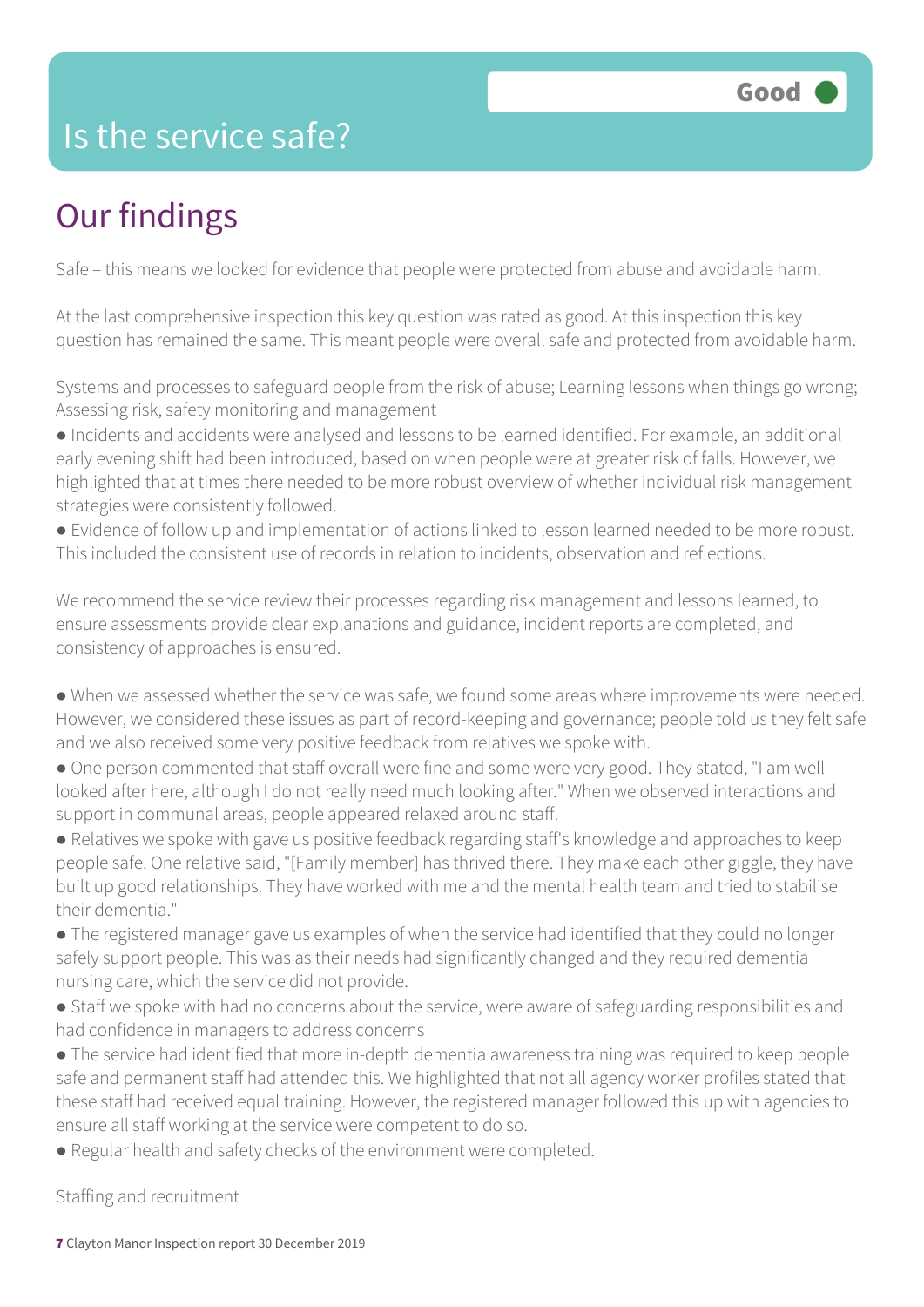● Feedback from relatives and staff was that generally there were enough staff to keep people safe. We discussed some feedback for reflection on additional requirements during the night, to allow for arising urgent support/ emergency situations. Staff commented that the introduction of an additional evening shift had been helpful.

● The service still relied on agency staff, however the use of these had decreased. Staff members told us agency staff were mainly used during the day and explained, "We do have a lot of agency, but we have regular agency staff who have been before. They know the residents. "

● Recruitment was ongoing. New staff had been employed following the completion of appropriate checks.

#### Using medicines safely

● The service used an electronic system, to help ensure Medication Administration Records (MAR) were completed effectively. Medication levels we checked matched those on records.

● Plans for people's topical preparations, such as creams, and 'as required' medicines gave staff basic guidance on when they should be administered.

● We heard from relatives that the service liaised with them and health professionals to support regular medication reviews. 'Resident of the day' reviews checked how often people had been offered 'as required' medicines, to identify whether changes were required.

Preventing and controlling infection

- The service appeared clean and hygienic.
- We discussed with the registered manager how the transport of people's laundry could be improved, to help prevent items falling off full trolleys.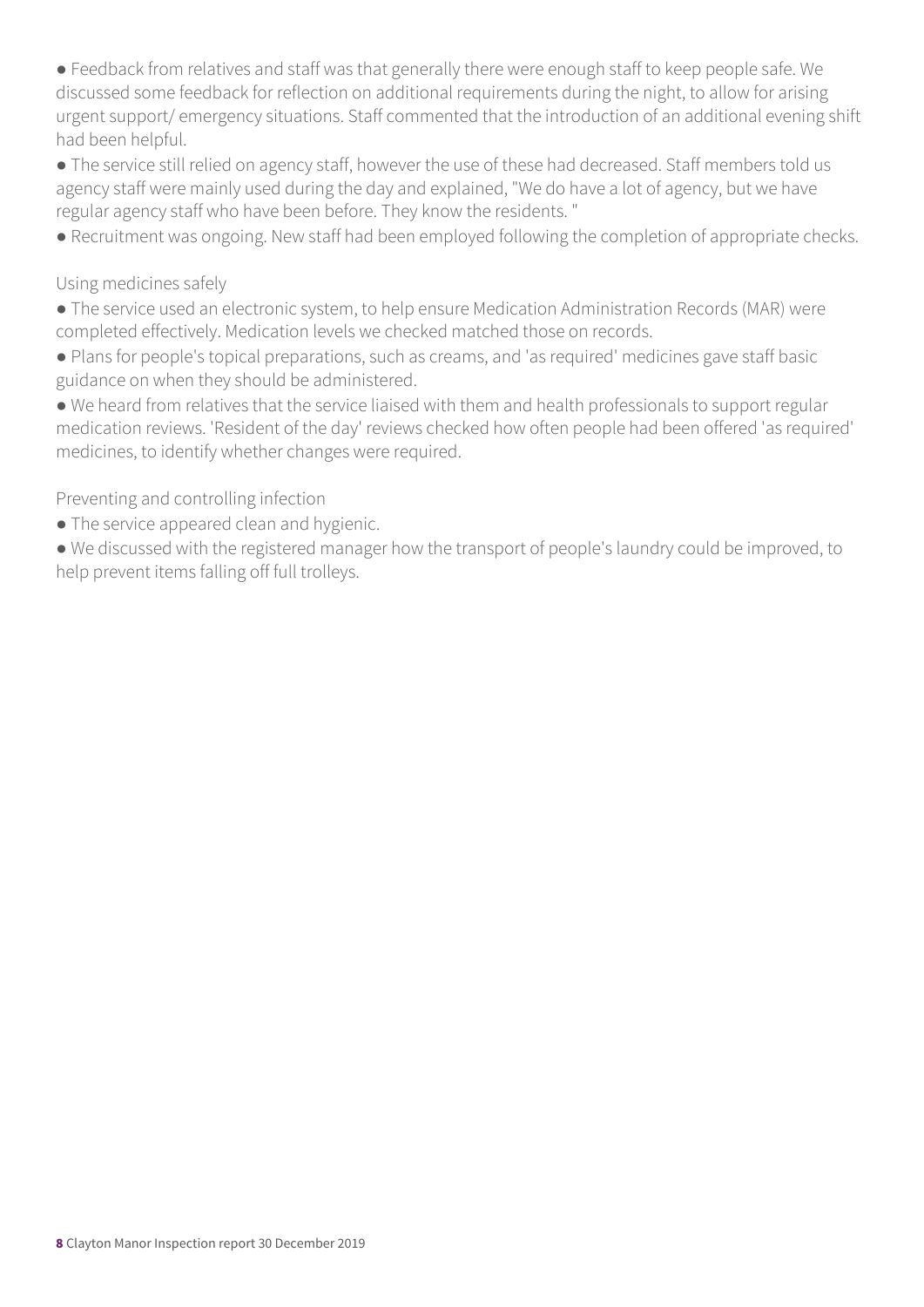### Is the service well-led?

## Our findings

Well-Led – this means we looked for evidence that service leadership, management and governance assured high-quality, person-centred care; supported learning and innovation; and promoted an open, fair culture.

At the last comprehensive inspection this key question was rated as good. At this inspection this key question has now deteriorated to requires improvement. This meant that aspects of service management were inconsistent.

Managers and staff being clear about their roles, and understanding quality performance, risks and regulatory requirements; Continuous learning and improving care

- The service needed to be more robust at following up on and implementing lessons learned from incidents, to ensure and develop consistently safe, quality care. Record-keeping and monitoring needed to be improved to support this.
- For example, the provider used a reflective report for staff to complete when people presented behaviours that challenge. The purpose of such a record is to review events, learn from them and reflect, to ensure people's care is consistent, safe and developed to become more proactive. However, we found that completion of this had not always been ensured.
- When lessons had been learned from accidents, safety measures were put into place to protect people and these were noted in care plans. However, consistent implementation of this was not always monitored effectively.
- Aspects of person-centred record-keeping needed to be improved. For example, we found that one person's 'as required' medicines protocol was missing. Another person had been regularly assisted to move, to help prevent pressure sores. 'Turn charts' had been completed every four hours, but it was not clear what this frequency of turns was based on.
- A variety of local and provider level checks were in place to promote safety and quality of care These were detailed, identified issues and actions. However, we discussed their effectiveness and accuracy at times needed to be improved with a view to the issues we highlighted.

We recommend the service review their monitoring and quality assurance arrangements, to ensure recordkeeping and consistency issues are identified and improved effectively.

- However, we also found examples of learning and improving, such as the review of staffing patterns, based on learning from incidents. Another development was the service's introduction of more dementia champions, which was planned for the new year. It had been recognised that there needed to be a jointapproach between staff from all departments.
- A new registered manager was in post and the Care Quality Commission (CQC) had been notified of specific events in line with legal obligations. Ratings from our last inspection were displayed in the service and on the provider's website.

How the provider understands and acts on the duty of candour, which is their legal responsibility to be open and honest with people when something goes wrong